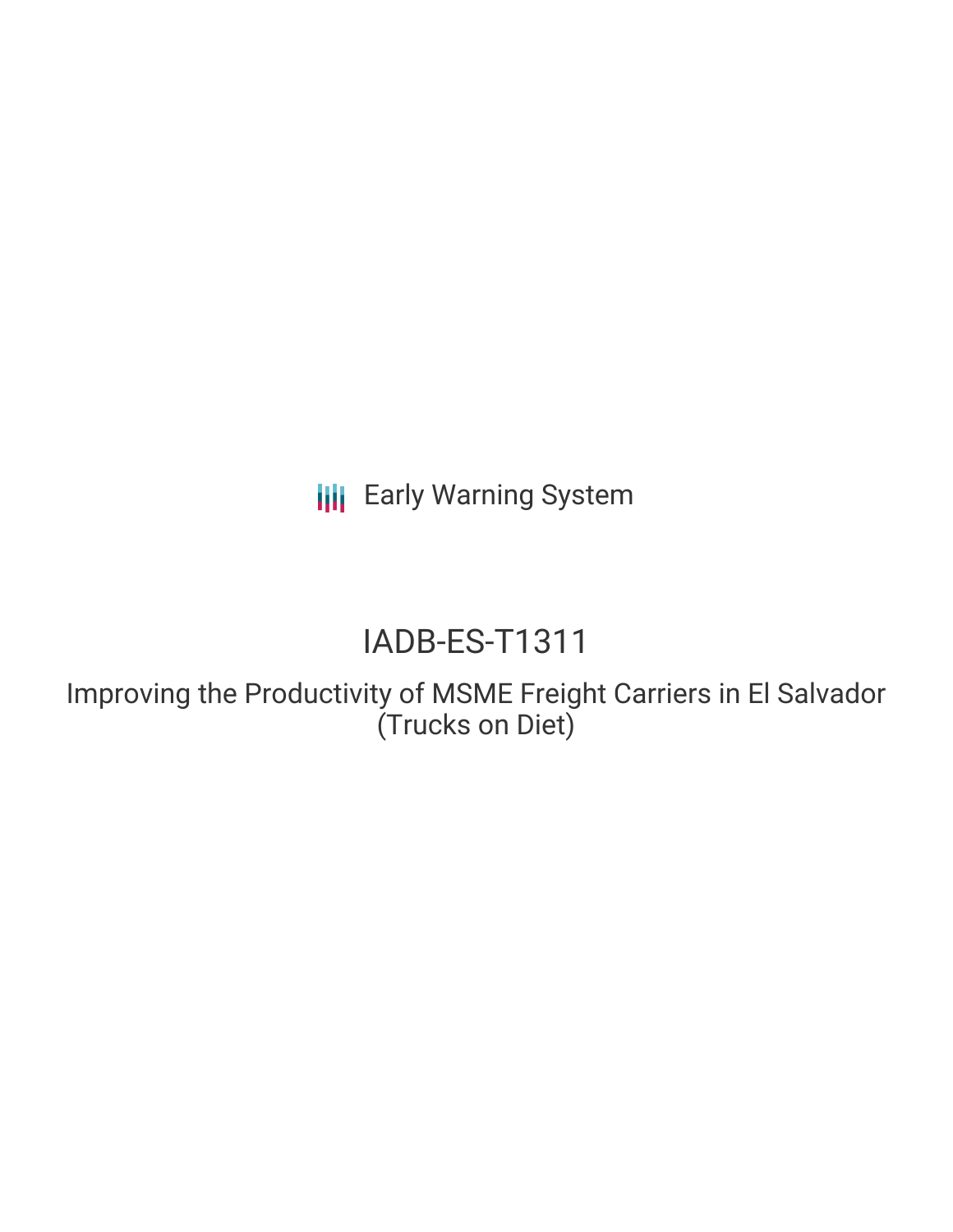

### **Quick Facts**

| <b>Countries</b>               | El Salvador                               |
|--------------------------------|-------------------------------------------|
| <b>Financial Institutions</b>  | Inter-American Development Bank (IADB)    |
| <b>Status</b>                  | Approved                                  |
| <b>Bank Risk Rating</b>        | С                                         |
| <b>Voting Date</b>             | 2019-12-03                                |
| <b>Sectors</b>                 | Industry and Trade, Technical Cooperation |
| <b>Investment Type(s)</b>      | Grant                                     |
| <b>Investment Amount (USD)</b> | $$0.15$ million                           |
| <b>Project Cost (USD)</b>      | $$0.18$ million                           |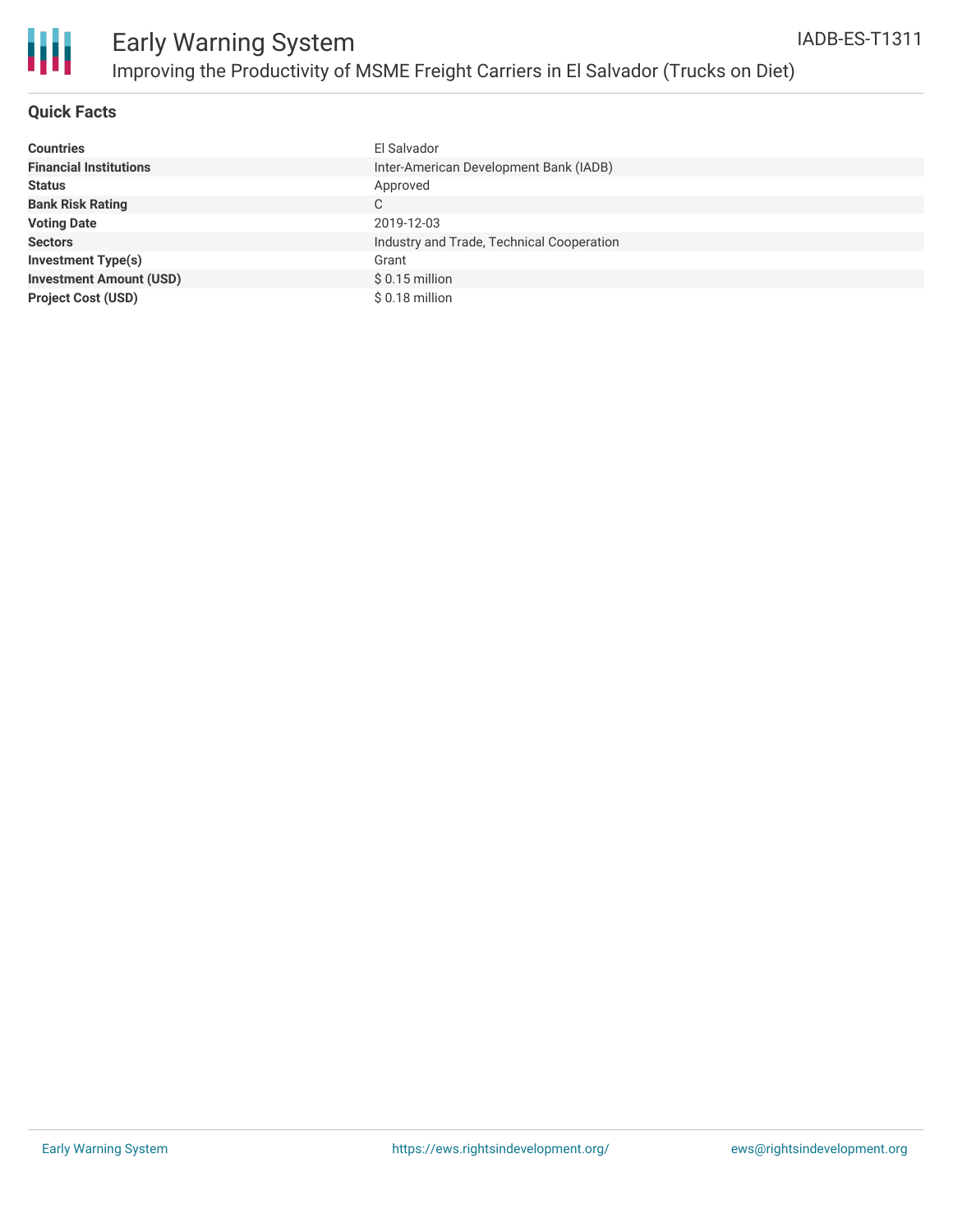

### **Project Description**

According to the Bank's website, this project supports the installation of sensors and modems in cargo trucks, as well as a cloud-based platform that the authorities of El Salvador and the owners of the truck fleet will be able to monitor in real time. Additionally, this project supports the installation of electronic virtual fences which automatically weight the equipped trucks in order to reduce the number of necessary truck stops.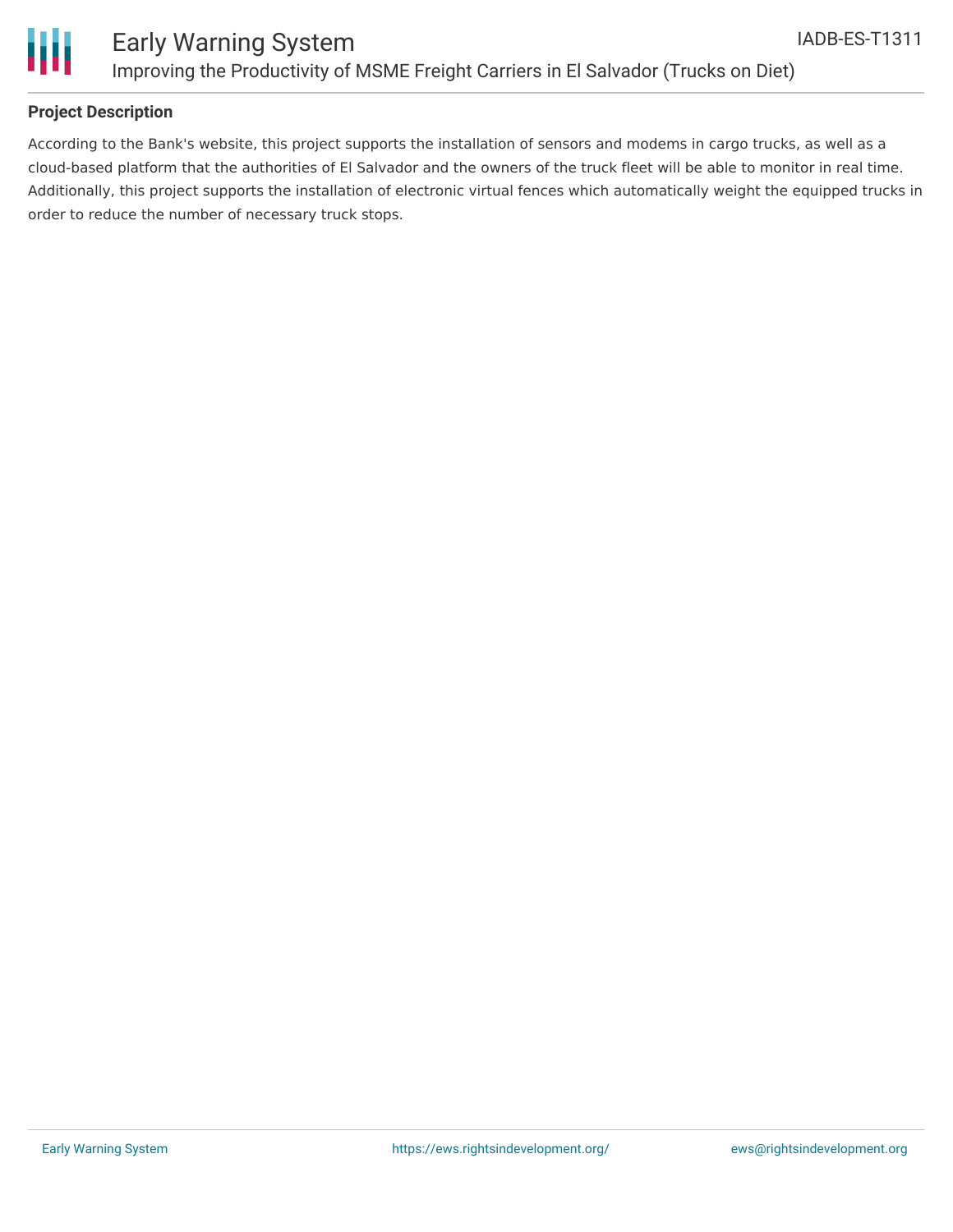

# Early Warning System Improving the Productivity of MSME Freight Carriers in El Salvador (Trucks on Diet)

### **Investment Description**

• Inter-American Development Bank (IADB)